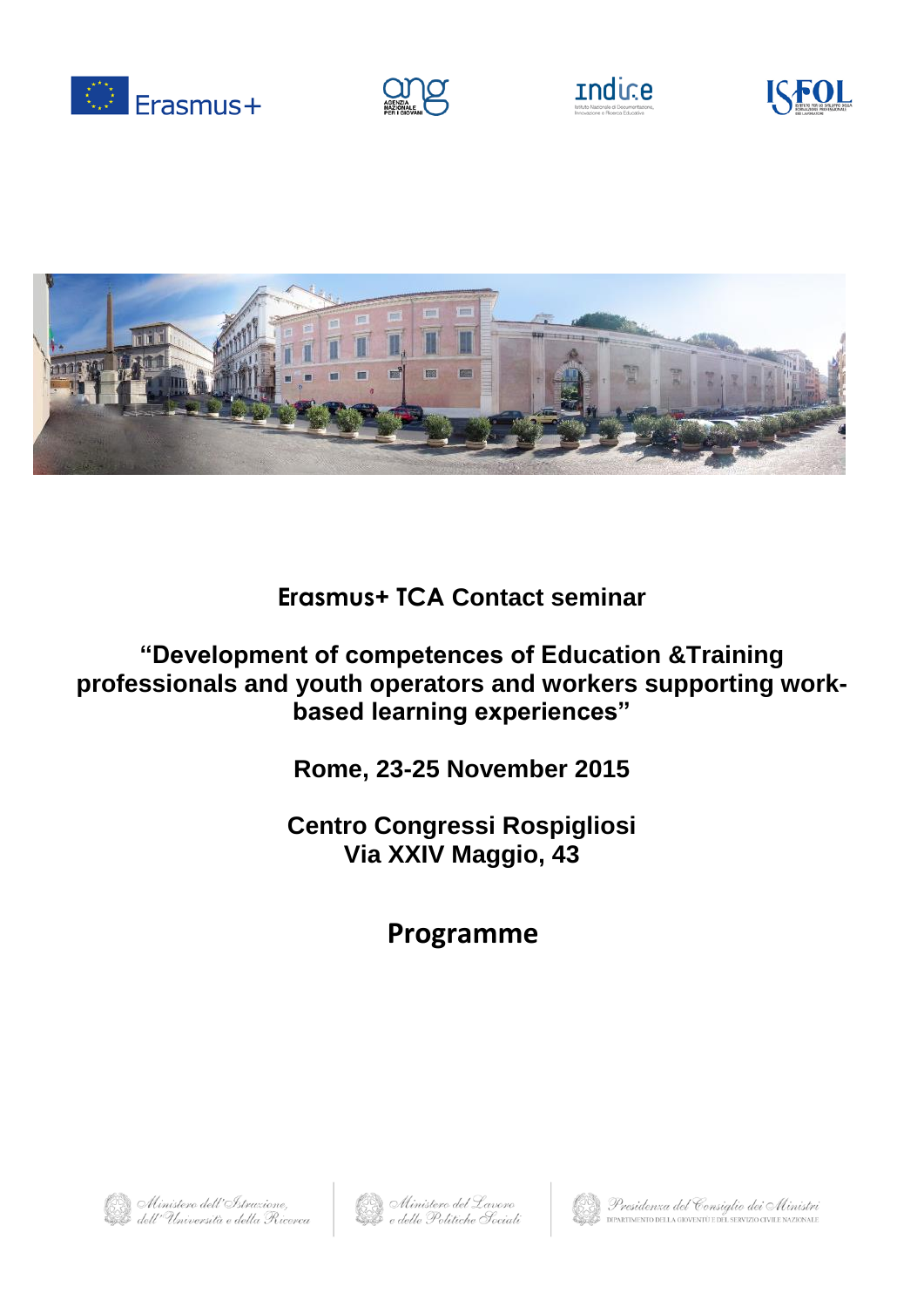







## **MONDAY, 23 NOVEMBER 2015**

- 12:30 13:30 Arrival and registration of participants
- 13:30 14:30 Welcome lunch
- 14.30 15.00 **Opening session: welcome and introduction**  Franca Fiacco (ISFOL Erasmus+ National Agencies) Giuseppe Gualtieri (ANG Erasmus+ National Agencies) Sara Pagliai (Indire Erasmus+ National Agencies)
- 15.00 15.45 **Key note speech: "Work-based learning in Europe: role and competences of WBL professionals within different learning and work contexts"**  Irene Psifidou (CEDEFOP) Giuseppe Gualtieri (ANG Erasmus+ National Agency)
- 15.45 16.00 Networking coffee
- 16.00 16.45 **Ice-breaking activity**
- 16.45 17.00 Networking coffee
- 17.00 18.30 **EUROPEAN BULLETIN BOARD OF IDEAS**
- 19.00 European dinner party





Ministero dell'Istruzione, dell'Università e della Ricerca





Presidenza del Consiglio dei Ministri DIPARTIMENTO DELLA GIOVENTÙ E DEL SERVIZIO CIVILE NAZIONALE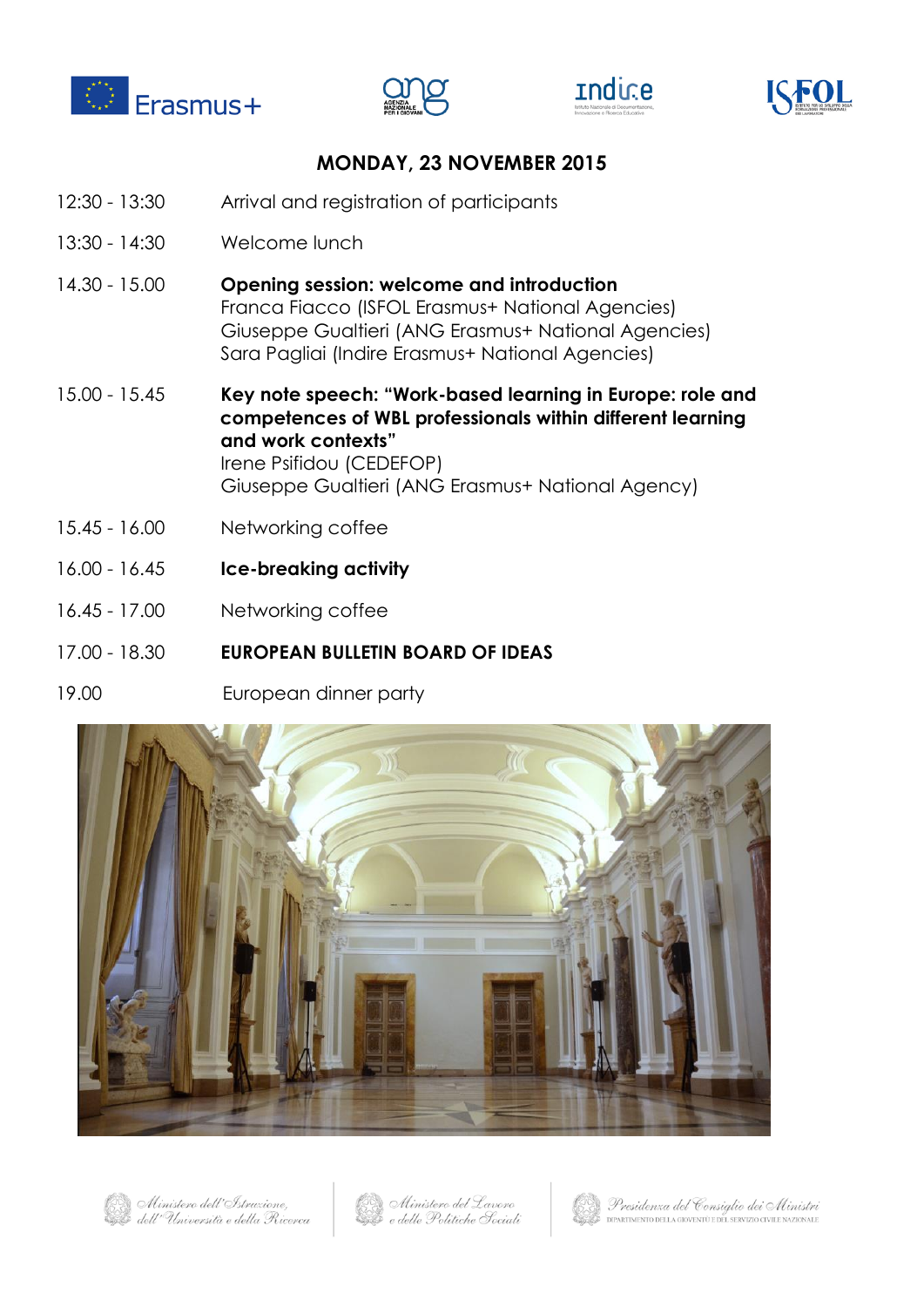







## **TUESDAY, 24 NOVEMBER 2015**

- 9.00 9:30 **Plenary session: setting the scene - Erasmus+ Programme**  Giovanna de Mottoni (ISFOL Erasmus+ National Agency) Antonella Ratti (Indire Erasmus+ National Agency) Giuseppe Gualtieri (ANG Erasmus+ National Agency)
- 9.30 10.00 **FOOD FOR THOUGHT: NetWBL first outcomes Emerging needs & gaps in relation to role and competences of education & training professionals and youth operators and workers supporting work-based learning experiences**  Valentina Maria Grazia Violi (ISFOL Erasmus+ National Agency)
- 10:00 10:30 **EUROPEAN BULLETIN BOARD OF IDEAS GETS ALIVE!**
- 10:30 10:45 Networking coffee
- 10.45 11.00 Creation of Theme working groups based on project ideas
- 11:00 13.00 **Theme working groups: developing project ideas**
- 13.00 14.00 Light lunch
- 14.00 16.00 **Theme working groups: developing project ideas**
- 16.00 16.15 Networking coffee
- 16.15 17.15 **Plenary session: the first project drafts**
- 19.30 Meeting at the Mercati di Traiano cocktail





Ministero dell'Istruzione. dell'Università e della Ricerca Ministero del Lavoro e delle Politiche Sociali



Presidenza del Consiglio dei Ministri DIPARTIMENTO DELLA GIOVENTÙ E DEL SERVIZIO CIVILE NAZIONALE